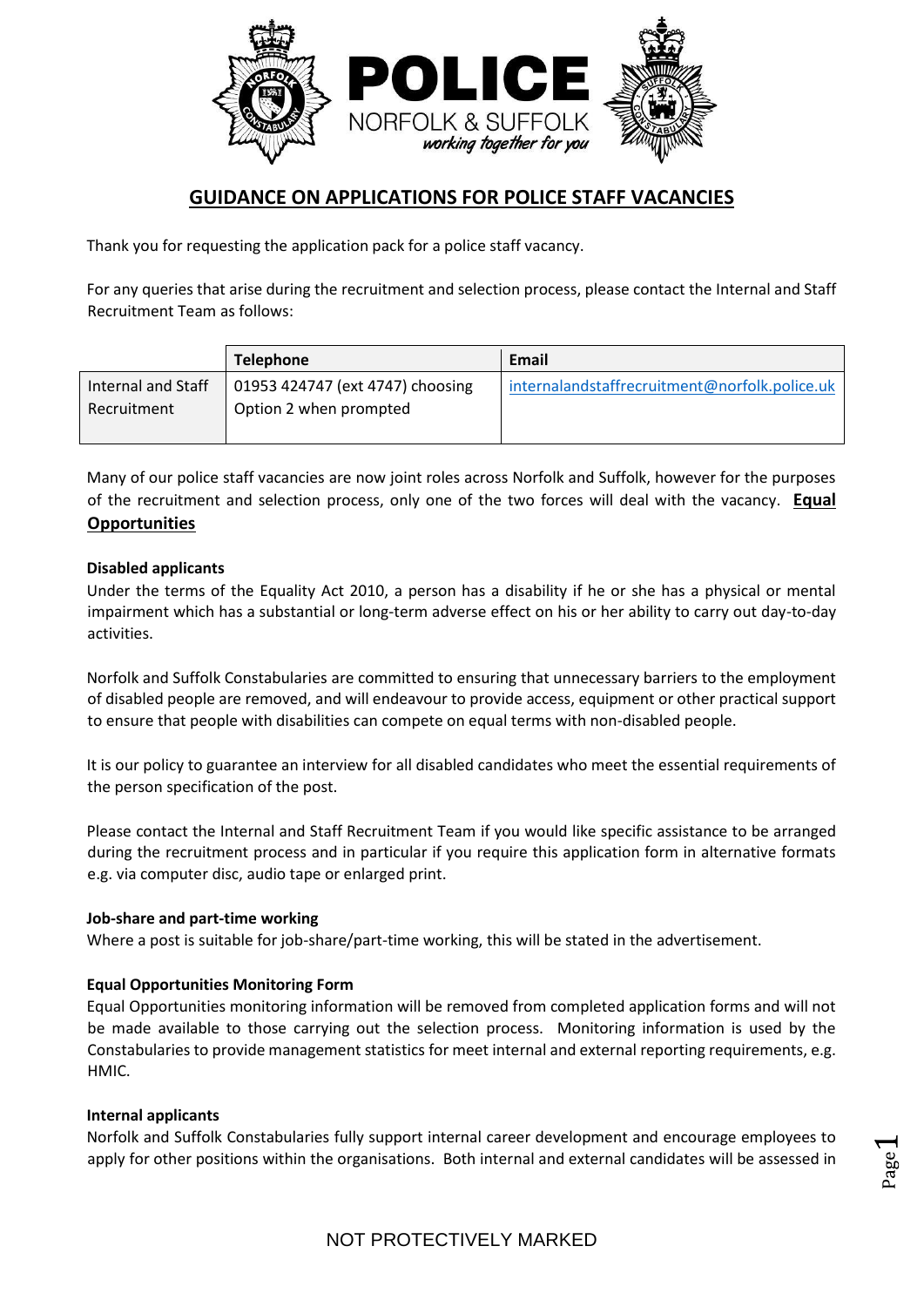

exactly the same way. Internal candidates will be subject to line management endorsement of their application in line with the Joint References policy. Applications from at-risk staff will be prioritised and receive preference in any selection process**.** 

# **Data Protection**

The information provided in your application form will be entered into a manual filing system as well as a computerised recruitment system and as such is governed by the principles set out by the General Data Protection Regulation (GDPR) and Data Protection Act 2018. The data will be used to assess your suitability to join the Norfolk or Suffolk Constabulary, and will be held for one year or, if successful, held for the period of your employment.

Personal information supplied by you about yourself, family members and people with whom you reside will be used as part of the vetting process. It is your responsibility to make family members and fellow resident members aware of these checks.

# **BEFORE YOU BEGIN COMPLETING THE APPLICATION FORM, PLEASE READ THROUGH THIS GUIDANCE CAREFULLY.**

The following forms should be completed in order to submit an application:

- Police Staff Application Form
- Joint Monitoring Form

# **Completing the application form**

The application form may be typed or hand written. If handwritten, please write clearly in black ink as this will ensure that photocopies are clear and easy to read. Once fully completed please retain a copy of the application for your own records. CVs will be disregarded; only fully completed application forms are deemed acceptable.

Do not submit the same application for a series of jobs: if you are applying for several posts, each application should be tailored to the particular person specification for the post.

## **Vacancy Reference:**

Please use the reference number quoted in the vacancy (not the job evaluation reference used in the Role Profile)

**Personal Information**: Please ensure you list all surnames which you have been known as, including your name at birth. As part of the recruitment process we need to check that you are entitled to work in the UK, therefore if you are invited to interview, we will need to see verification documents such as National Insurance Card, Passport, Birth Certificate or Work Permit in order for us to comply with the terms of the Asylum and Immigration Act 1996.

**Details of Employment:** You need to give details of your present and all previous employment, including full postal addresses. You may also include any voluntary/work experience.

$$
_{\rm Page}2
$$

# NOT PROTECTIVELY MARKED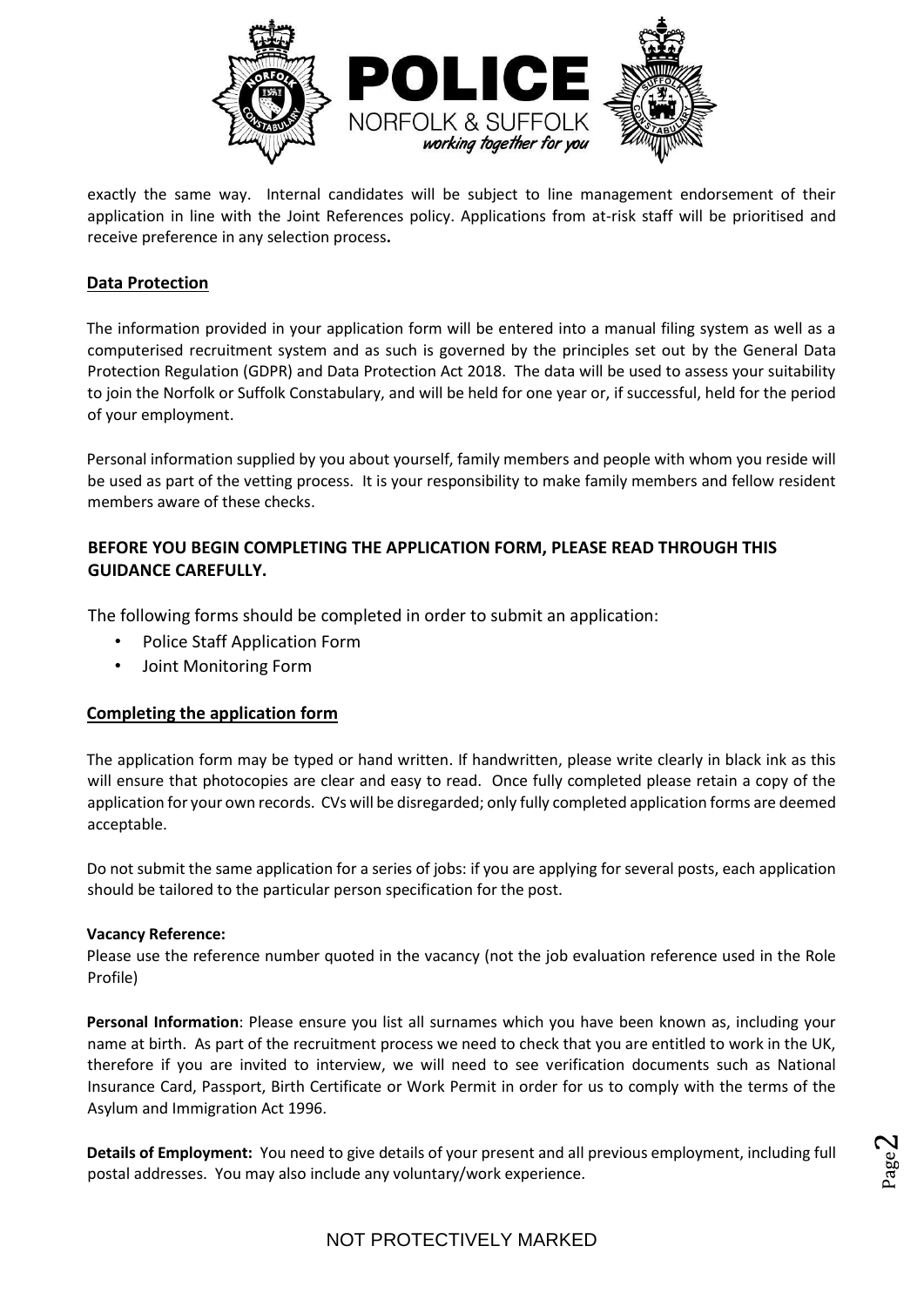

**Education and Qualifications**: You should provide details of qualifications you have gained both in the UK and overseas. You may be asked to produce any relevant certificates if offered the post.

# **References:** will only be required if you are successful.

**Driving Licence:** Although a driving licence will not ordinarily be a factor in the selection process, in very few cases there is a requirement to drive police vehicles due to the specialist nature of the work, however, this will be detailed in the person specification.

**Association with Existing Employees:** If you are connected to any member of Norfolk or Suffolk's Office of the Police and Crime Commissioner or Norfolk or Suffolk Constabularies, you must provide details of your relationship.

**Work permit:** To be eligible for employment with Norfolk or Suffolk Constabularies your stay in the United Kingdom must be free of restrictions and you must have been resident for more than 3 years. If you are a Commonwealth citizen or a foreign national, you must include a copy of your passport which shows your stay in the UK is free from restrictions. **Do not send your actual passport** with this application. Other documentary evidence of your status may be required.

## **Residence:**

You must have been resident in the United Kingdom for a minimum of 3 years. Your application will still be considered if you have resided abroad due to the fact that you or a family member was serving in the British Armed Forces or on UK Government Service, or where you took a "year out" to work or travel abroad. The purpose of this residency criteria is to ensure the applicant has a checkable history in the UK.

**Statement in support of your application:** This is where you must provide evidence of how you meet all of the essential and desirable criteria of the role, as listed on the person specification. We will **not** make assumptions about you and your abilities based on information provided elsewhere within the application form.

You should write down your evidence underneath a heading for each criteria. Evidence should relate where possible to current or previous employment, however it may also be provided from voluntary work or outside interests where this is relevant to the role.

Where written skills are listed as one of the criteria for the post, your Statement of Support will be used to assess such skills. Relevant skills may include grammar, spelling, your ability to express yourself clearly and concisely, and your ability to organise information.

# **Submitting the completed application**

After making a copy for your own records, please return your completed application together with the completed monitoring form and any other associated documents by the closing date either by post or email. In the case of electronic application submissions, an electronic signature or your typed name and date of submission are acceptable.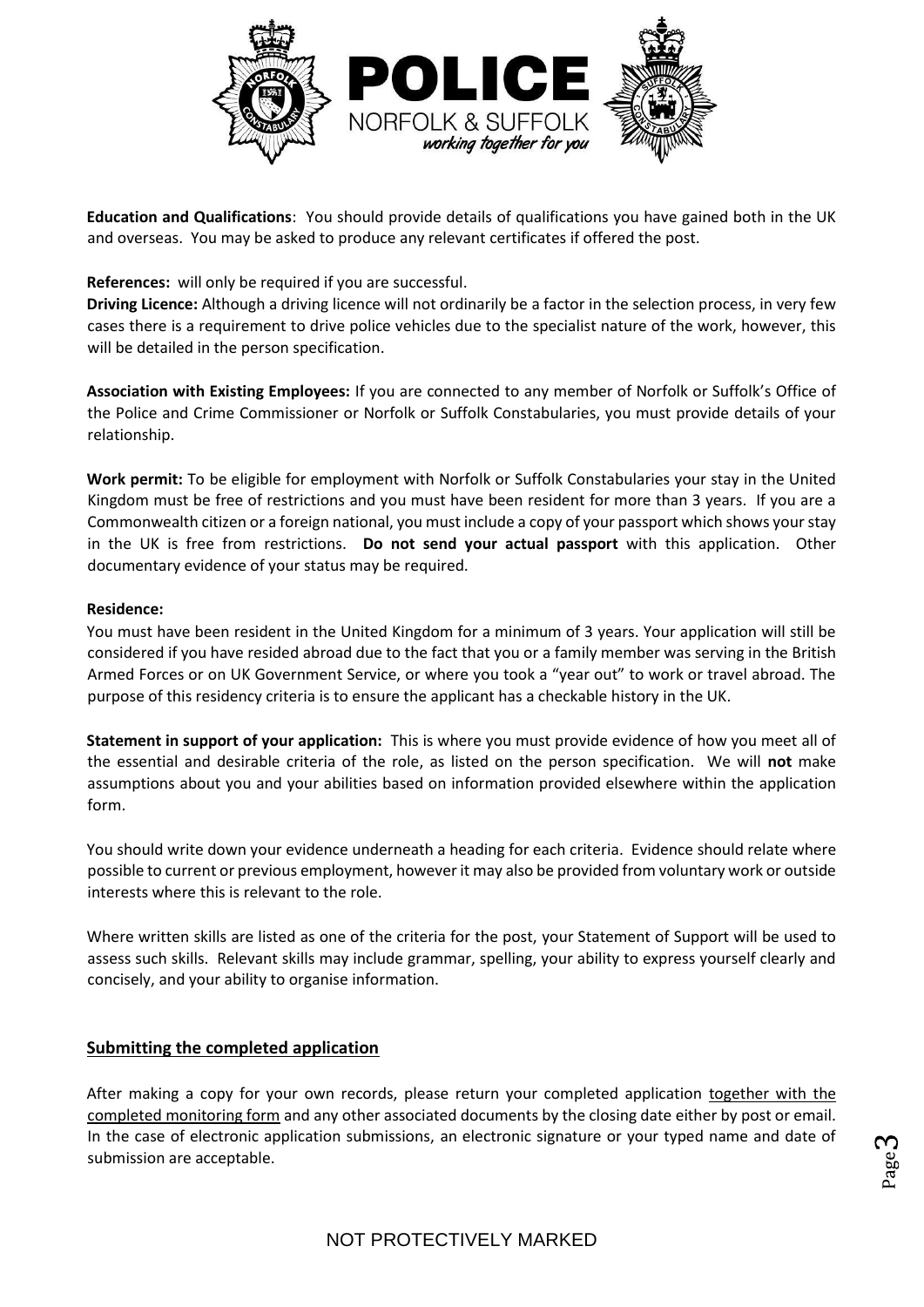

Applications received after the closing date will only be accepted in exceptional circumstances with the agreement of the line manager of the vacant post. If any extension is granted, this will be notified immediately to all those who requested an application for the post.

If you wish to withdraw your application at any time, you should do so by contacting the Internal and Staff Recruitment Team.

| Postal applications should be sent to the below address:                                     |  |  |
|----------------------------------------------------------------------------------------------|--|--|
| <b>Norfolk Constabulary</b>                                                                  |  |  |
| <b>Internal and Staff Recruitment Team</b>                                                   |  |  |
| Building $1 - 1.2.12$                                                                        |  |  |
| <b>Operations &amp; Communications Centre</b>                                                |  |  |
| <b>Falconers Chase</b>                                                                       |  |  |
| Wymondham                                                                                    |  |  |
| <b>NR18 0WW</b>                                                                              |  |  |
| Electronic applications should be emailed to internal and staffrecruitment@norfolk.police.uk |  |  |

**If posting the application form, please use sufficient postage – C4 envelopes (A4 size) require a LARGE stamp.** 

All applications will be acknowledged. **If you have not heard from us within 21 days of the closing date of the vacancy for which you applied, please assume that you have been unsuccessful on this occasion.** If you are unsuccessful, please do not be discouraged from applying for other positions within Norfolk and Suffolk Constabularies.

# **What happens next?**

**External Applicants -** If you are not shortlisted, you will be sent no further communication due to the high volume of external job applications that we receive, but please do not be discouraged for applying for other vacancies within Norfolk and Suffolk Constabularies.

**Internal Applicants -** If you were not shortlisted, the Internal and Staff Recruitment Team will inform you via email, advising who you can contact for feedback.

If your application has been shortlisted, we will write to you to invite you to attend a selection process. The selection process will usually involve an interview but, depending on the role, may also involve use of other assessment methods such as ability testing, presentations, work samples, etc. If such an assessment method is required, it will be stated in your invitation letter.

Reasonable adjustments should be made to allow individuals with a disability to undertake the required selection process. If a shortlisted applicant informs the Internal and Police Staff Application Form that they are disabled, Internal and Police Staff Application Form will contact the individual to ascertain whether any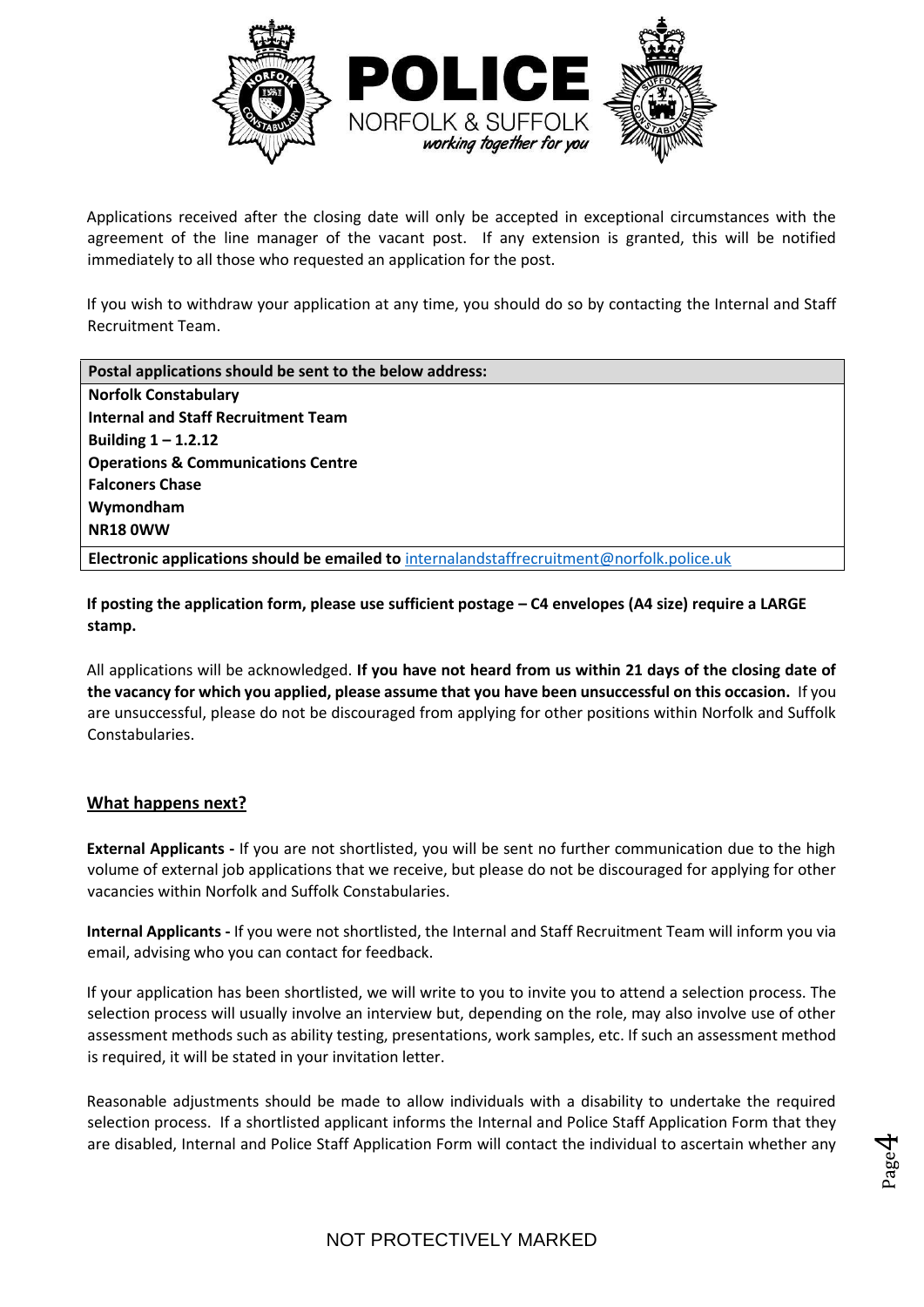

reasonable adjustments are necessary for the interview/assessment, e.g. hearing loop, sign language interpreter, etc.

### **Interviews**

The most common selection process we use are interviews where candidates are asked a series of questions based on your knowledge and experience in relation to the activities and responsibilities of the post. Candidates are also asked questions on their technical skills/knowledge in relation to the job description and person specification. All candidates will be asked the same set of questions, but any probing questions may differ according to your response.

You will be required to provide examples from past experiences which demonstrate your ability to carry out the activities of the role applied for. Do take time to think about when you have demonstrated a particular skill or behaviour, so spend a few minutes going back into your memory and noting particularly good pieces of work, projects or situations where you know you did well over the last couple of years.

The interviewers will normally be a panel of two or three people. They may not have seen your application, so it is better to assume that the panel knows nothing about you. Remember the interview is your opportunity to provide examples of your experiences in your responses to questions, in the context of the role for which you are applying.

#### **Vetting**

Under current legislation you will also have to supply documentary proof of your right to live and work in the United Kingdom. You will therefore receive a Vetting Identification form with your interview letter, which you should complete and bring with you to the interview with proof of identification and residence.

If you are successful at interview, you will be asked for full Vetting Information which will be reviewed by the Vetting Unit and a decision will be made regarding security clearance. All information given will be held in confidence. Please refer to the 'Vetting – Frequently Asked Questions' information sheet at the end of these guidance notes for further details.

Successful candidates will also be sent an Occupational Health Questionnaire which will be sent directly to Occupational Health who will confirm whether or not you are fit enough for the proposed appointment.

#### **Interviews - Results**

All candidates, successful or otherwise, will be informed in writing of the result of the selection process in which they have taken part.

If you are successful at interview you will be contacted by a member of the interviewing panel who will offer you the position verbally. This offer will be subject to security/vetting checks, satisfactory references, and health assessment. Thereafter, you will receive an official appointment letter and contract confirming the offer made to you.

**Full details of the application, short-listing and selection procedures are outlined in the Recruitment of Police Staff policy available by clicking [here.](http://www.norfolk.police.uk/aboutus/yourrighttoinformation/freedomofinformation/publicationscheme/forcepolicydocuments.aspx)**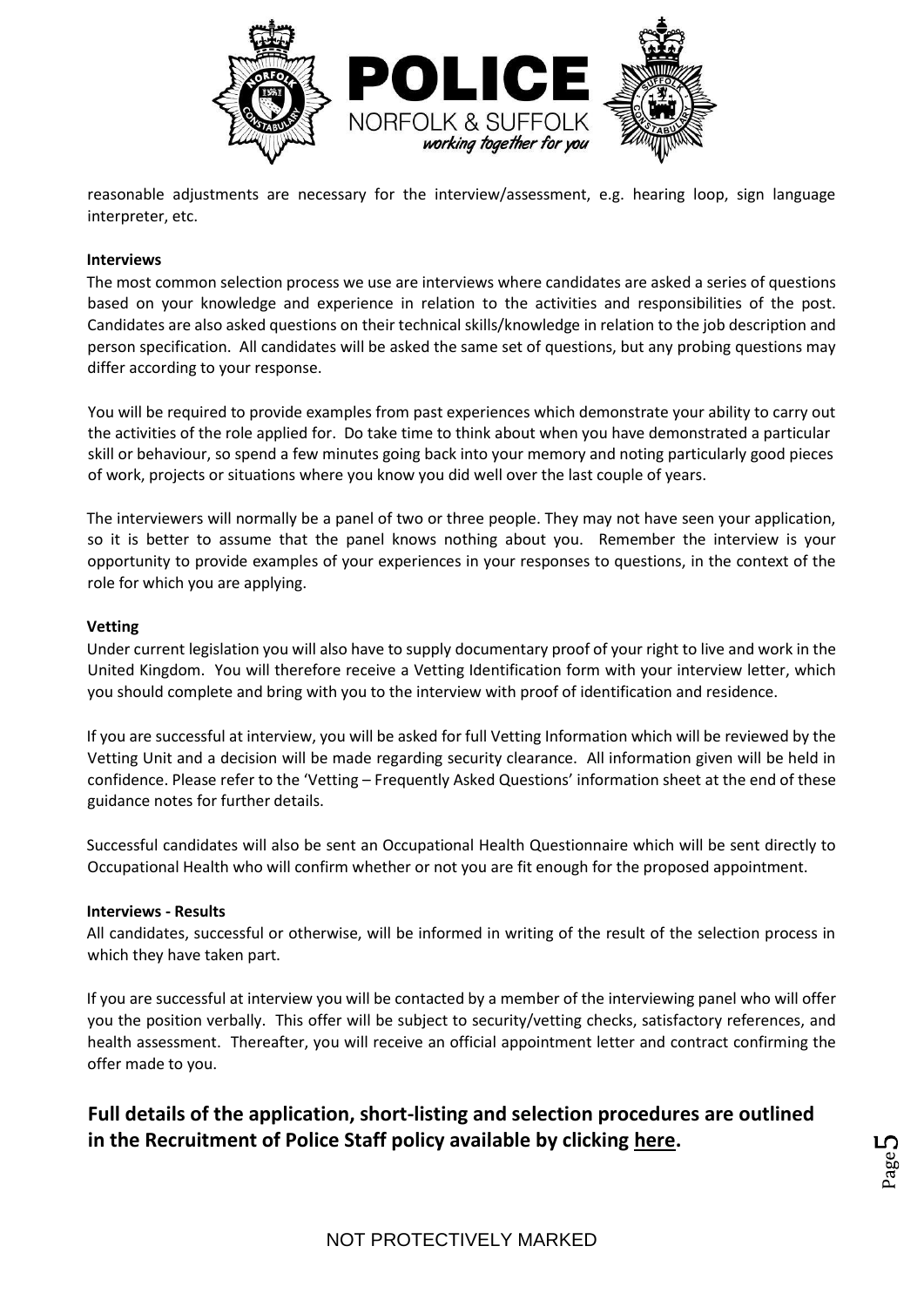

# **Vetting** — **Frequently Asked Questions**

# **What is the vetting policy within Norfolk & Suffolk Constabularies?**

As part of the recruiting process for employment, internal moves or contractual work, Norfolk & Suffolk Police complete a vetting review that includes checks on police intelligence records and finance checks.

# **Why is vetting necessary?**

Investigations at national and international level have provided evidence that criminals actively target police staff or others connected with the police service that could be used to assist them in furtherance of their criminal activities. Members of the press and employees of private detective agencies also target police staff to obtain confidential information. Another security risk is the potential for criminals or their associates to infiltrate the work force. In addition, the Police Service is required to carry out National Security Checks for those in certain sensitive posts to counter threats, which may stem from foreign intelligence services and terrorist groups.

## **How does the vetting system work?**

You will be asked to complete a form to provide personal information and confirm your identity and place of residence. For roles requiring enhanced vetting, additional forms will be supplied to you to provide financial information and*I*or details for national security checks to be completed. Details are checked against criminal records, intelligence records and credit reference agencies. A decision will be made following assessment of the information and taking into consideration your suitability to have access to police premises, information and systems. If there is a delay with your appointment a review will be undertaken to ensure that no changes have occurred since completion of the forms.

## **What if I keep quiet about something in my past and hope no one finds out?**

Knowingly providing false information, or concealing information on a vetting form or at any subsequent interview could be regarded as evidence of unreliability and/or dishonesty. Your clearance could be refused because of this, even though what you were seeking to conceal would not in itself have caused a problem, or lead to a refusal of clearance. Furthermore, your clearance could be removed at a later date if the facts subsequently come to light.

Remember — it is only in the most serious cases that consideration will be given to refusing vetting clearance. The main objective of the vetting procedure is to ensure that members of staff cannot be compromised because they have 'secrets' they do not wish to be disclosed.

## **Can checks be carried out if I have not been resident in the United Kingdom?**

Because of the vetting requirements necessary to be undertaken before employment or access to premises or assets within Norfolk & Suffolk Police, it is difficult to complete thorough checks on individuals who have not been resident in the United Kingdom for the previous three years. Therefore, except in very exceptional circumstances, three year residency is an essential requirement. We also ask that if a foreign national has not resided in the UK for 5 years that they obtain a Criminal Record Certificate from their Embassy in this country.

## **Do I have to complete the procedure?**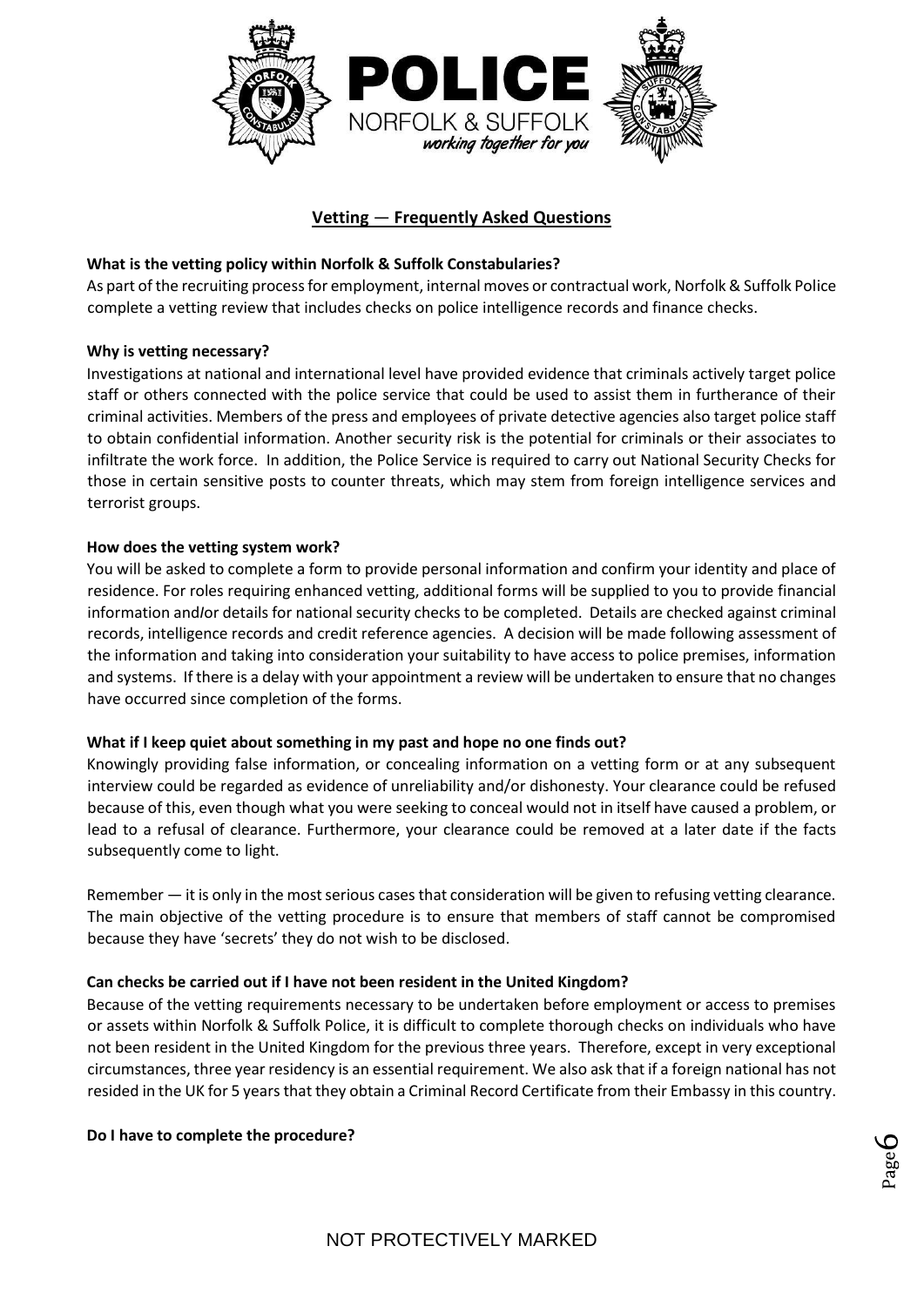

For all applicants, if you decide, for whatever reason, that you are unable to complete any particular sections of the questionnaires, you should discuss the matter with the Vetting Officer. This should be done before submitting forms to the Vetting Unit. In some cases it may be necessary for you to be interviewed by the Vetting Officer before a decision about your vetting clearance can be made. The objective of the interview is to obtain sufficient information to enable the Vetting Officer to make a fully informed decision on vetting clearance and to discuss any issues, which are identified.

It must be remembered that persons not vetted under this procedure will be denied unrestricted access to force premises, information or systems. For contractors this could affect their ability to meet their obligations and such risk remains with the contractor. No liability is assumed by the force.

# **Consent**

Although written consent is obtained for vetting checks on applicants, it would not be practical to seek written consent from every person whose details are included in a vetting questionnaire. It is therefore the applicants' responsibility to ensure family members included in the application are notified as part of the applicant's vetting process.

As vetting clearance is a pre-requisite of employment, applicants who refuse to undertake the procedure for themselves or family members should not be considered.

# **How long does the vetting clearance last?**

Police Recruitment Vetting (RV) is valid for ten years. If you require an enhanced level of vetting, Management Vetting (MV) this is valid for five years.

Contractor vetting, including partnership workers and volunteers, which is referred to as non-police personnel vetting (NPPV) has three levels. NPPV Level 1 is valid for twelve months, NPPV Level 2 is valid for three years and NPPV Level 3 is valid for five years.

National Security Vetting (NSV) has three levels. Counter Terrorist Check (CTC) is valid for ten years, Security Clearance (SC) is valid for ten years and Developed Vetting (DV) is valid for seven years.

## **What happens if my circumstances change, will this affect my clearance?**

You are obliged to notify the Vetting Unit of any significant changes in your personal circumstances, including partner's details, financial situation and any convictions, cautions, reprimands, warnings, or fixed penalty notices. Failure to notify any significant changes which are later identified could lead to revocation of your clearance. If in doubt, please notify the Vetting Unit who will be able to provide you with some guidance.

## **If vetting clearance is refused can I appeal?**

Internal applicants may appeal to the designated ACPO officer whose decision is final. External applicants have no right of appeal.

In cases relating to national security checks, a separate appeal process is available. Information regarding this process can be supplied by the Vetting Officer upon request.

**Financial Position: What is the purpose of financial enquiries?**